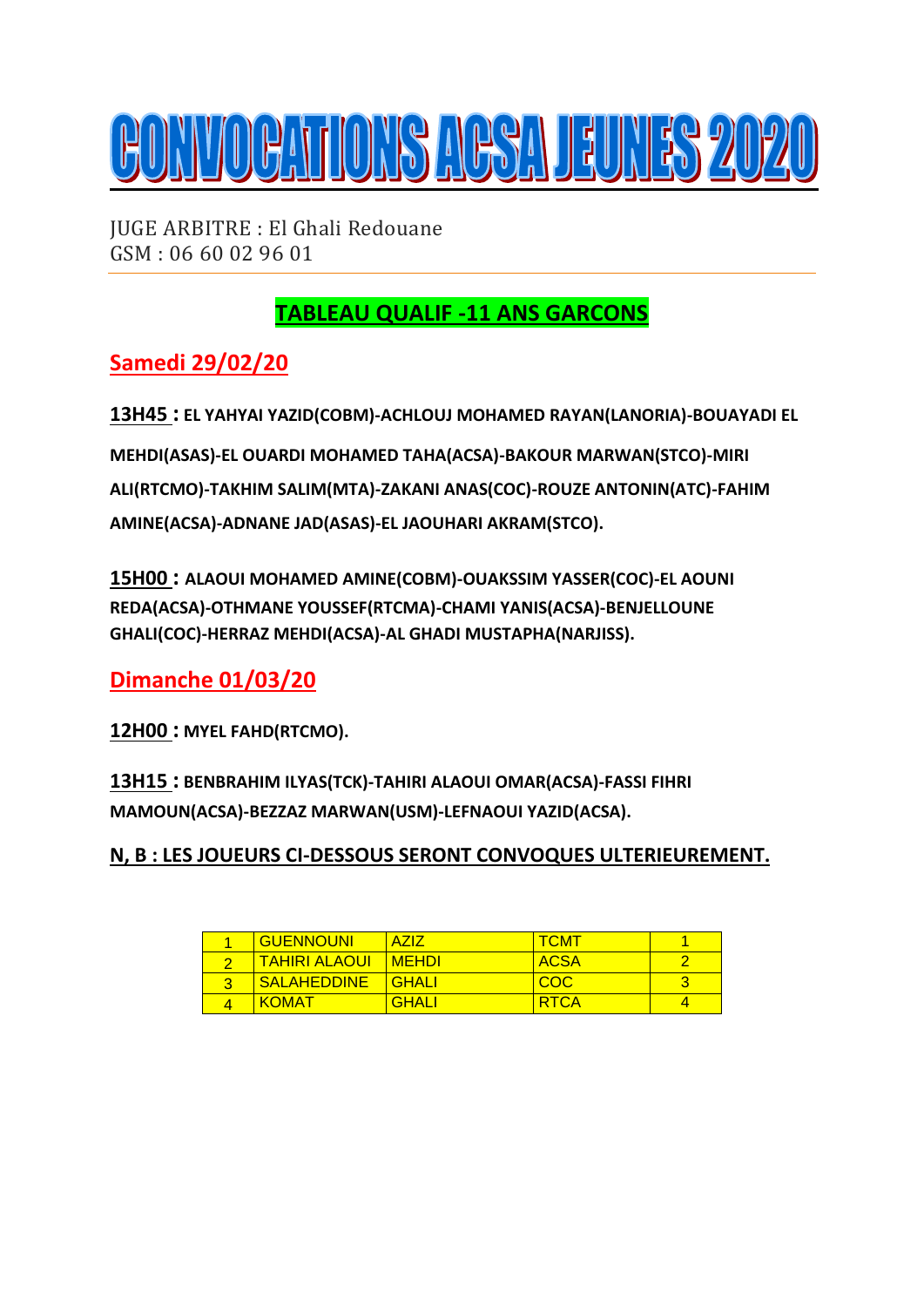

## **TABLEAU QUALIF -12 ANS GARCONS**

## **Samedi 29/02/20**

**12H30 : IBNLKAID OMAR(USM)-KARIM RYAN(USCM)-BOUTAFLA WALID(LANORIA)-OULD ABBOU ISMAIL(ACSA)-BOUKHARI SOUHAIL(USCM)-SEDDIKI AMINE(OCC)-ZAHOUD RAMZI(ACSA)-BERRADA ABDERRAHMANE(COC)-MESSARI MOHAMED JAD(RTCMO)-EL OUALI SAAD(COC)-KOUNKA MONCEF(COC)-ESSADKI ANAS(RTCMO).**

**15H00 : BELBACH CHOUHAIB(RTCMO)-BENMAAZOUZ ILYAS(ACSA)-BENNIS JAD(TCM)- HANNAOUIADAM(RTCMO).**

**16H15 : FENJIRO RAYAN(USCM)-BENJELLOUN HASSAN(COC)-LARAICHI OMAR(TCM)-EL OUELD OUSSAMA(CBJ)-OUARZAZI FARIS(MSC)-EL GOUNI HAMZA(CBJ)-ABAIDA GHALI(ACSA)ABLAD ISMAIL(MTA)-BERJANE ISMAIL(COC)-BOUKILI GHALI(ONE RABAT)- ABASRI YASSIR(RTCMO)-BELCAID ISMAIL(RTCMO)-ADLOUNI RAYAN5COBM).**

**17H30 : BALLOUCHY AMIR(RTCMO)-JABRANI AMINE(USCM)-AMMOR RAYAN(USCM)-EL ASSIMI RAYAN(RTCMA)-BENSSABIR MEHDI(TCM)-DANKIR HATIM(RTCMO)-BENYAHYA ABDERRAHMANE(COC)-AZELMAD YASSIN(SCF)-EL HAJRI HAMZA(CBJ).**

|   | <b>GUESSOUS</b>  | <b>CAMIL</b>     | <b>ACSA</b>     |                |
|---|------------------|------------------|-----------------|----------------|
| 2 | <b>MISSOUM</b>   | ALI              | <b>USCM</b>     | $\overline{2}$ |
| 3 | <b>HERRAZ</b>    | <b>SAMI</b>      | <b>ACSA</b>     | 3              |
| 4 | <b>CHERKAOUI</b> | <b>MEHDI</b>     | <b>RTCMA</b>    | 5              |
| 5 | <b>ZOUAOUI</b>   | <b>NEIL</b>      | <b>USCM</b>     | 6              |
| 6 | <b>MELLOUK</b>   | <b>ABDELKRIM</b> | <b>ASAS</b>     |                |
|   | <b>SKALLI</b>    | <b>HAMZA</b>     | OCC             | 8              |
| 8 | <b>EL GORCHE</b> | <b>TAWFIK</b>    | <b>BIR JDID</b> | 9              |

### **N, B : LES JOUEURS CI-DESSOUS SERONT CONVOQUES ULTERIEUREMENT.**